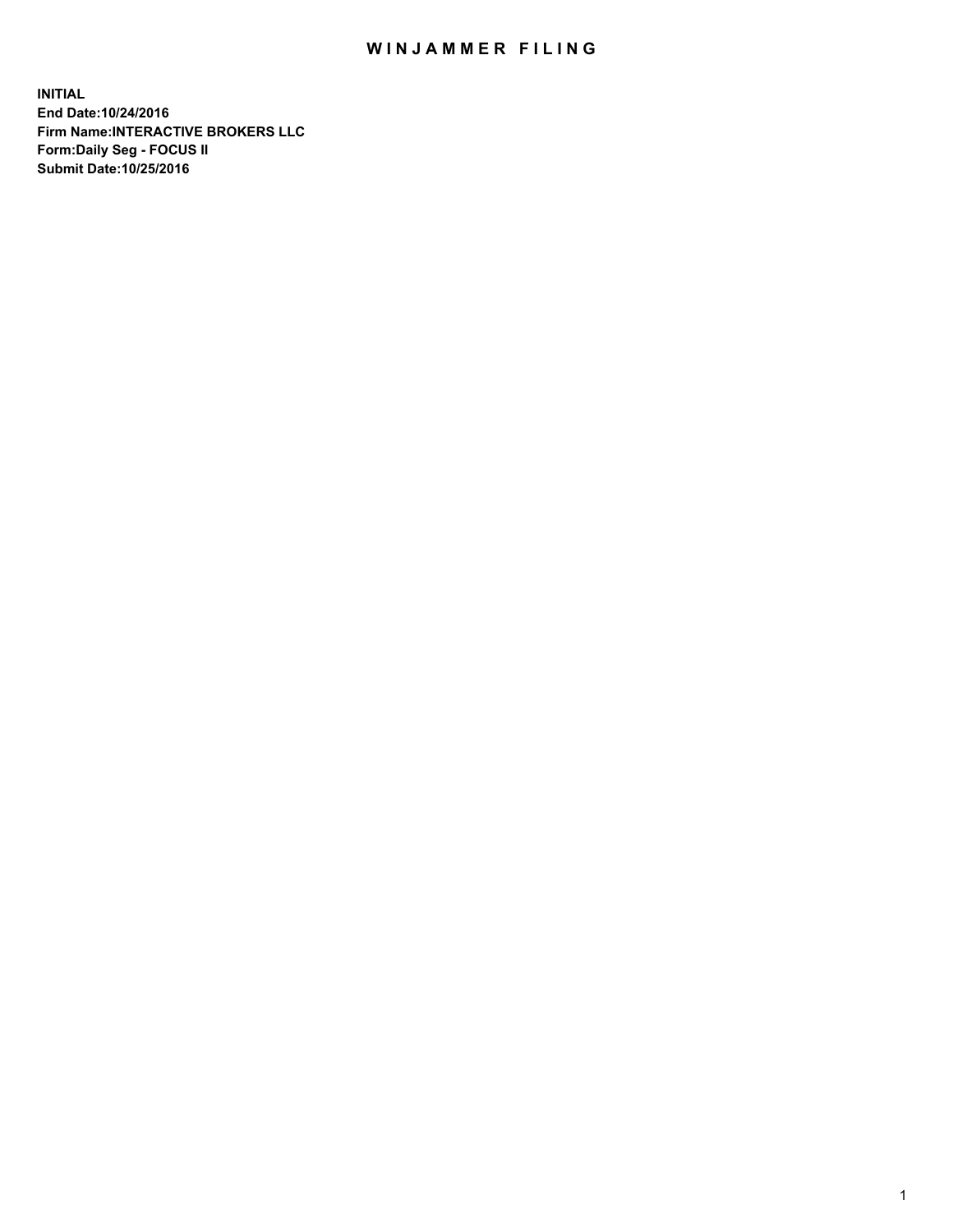## **INITIAL End Date:10/24/2016 Firm Name:INTERACTIVE BROKERS LLC Form:Daily Seg - FOCUS II Submit Date:10/25/2016 Daily Segregation - Cover Page**

| Name of Company<br><b>Contact Name</b><br><b>Contact Phone Number</b><br><b>Contact Email Address</b>                                                                                                                                                                                                                          | <b>INTERACTIVE BROKERS LLC</b><br><b>James Menicucci</b><br>203-618-8085<br>jmenicucci@interactivebrokers.c<br>om |
|--------------------------------------------------------------------------------------------------------------------------------------------------------------------------------------------------------------------------------------------------------------------------------------------------------------------------------|-------------------------------------------------------------------------------------------------------------------|
| FCM's Customer Segregated Funds Residual Interest Target (choose one):<br>a. Minimum dollar amount: ; or<br>b. Minimum percentage of customer segregated funds required:%; or<br>c. Dollar amount range between: and; or<br>d. Percentage range of customer segregated funds required between:% and%.                          | $\overline{\mathbf{0}}$<br>0<br>155,000,000 245,000,000<br>0 <sub>0</sub>                                         |
| FCM's Customer Secured Amount Funds Residual Interest Target (choose one):<br>a. Minimum dollar amount: ; or<br>b. Minimum percentage of customer secured funds required:%; or<br>c. Dollar amount range between: and; or<br>d. Percentage range of customer secured funds required between: % and %.                          | $\overline{\mathbf{0}}$<br>0<br>80,000,000 120,000,000<br>0 <sub>0</sub>                                          |
| FCM's Cleared Swaps Customer Collateral Residual Interest Target (choose one):<br>a. Minimum dollar amount: ; or<br>b. Minimum percentage of cleared swaps customer collateral required:% ; or<br>c. Dollar amount range between: and; or<br>d. Percentage range of cleared swaps customer collateral required between:% and%. | $\overline{\mathbf{0}}$<br>$\overline{\mathbf{0}}$<br>0 <sub>0</sub><br><u>00</u>                                 |

Attach supporting documents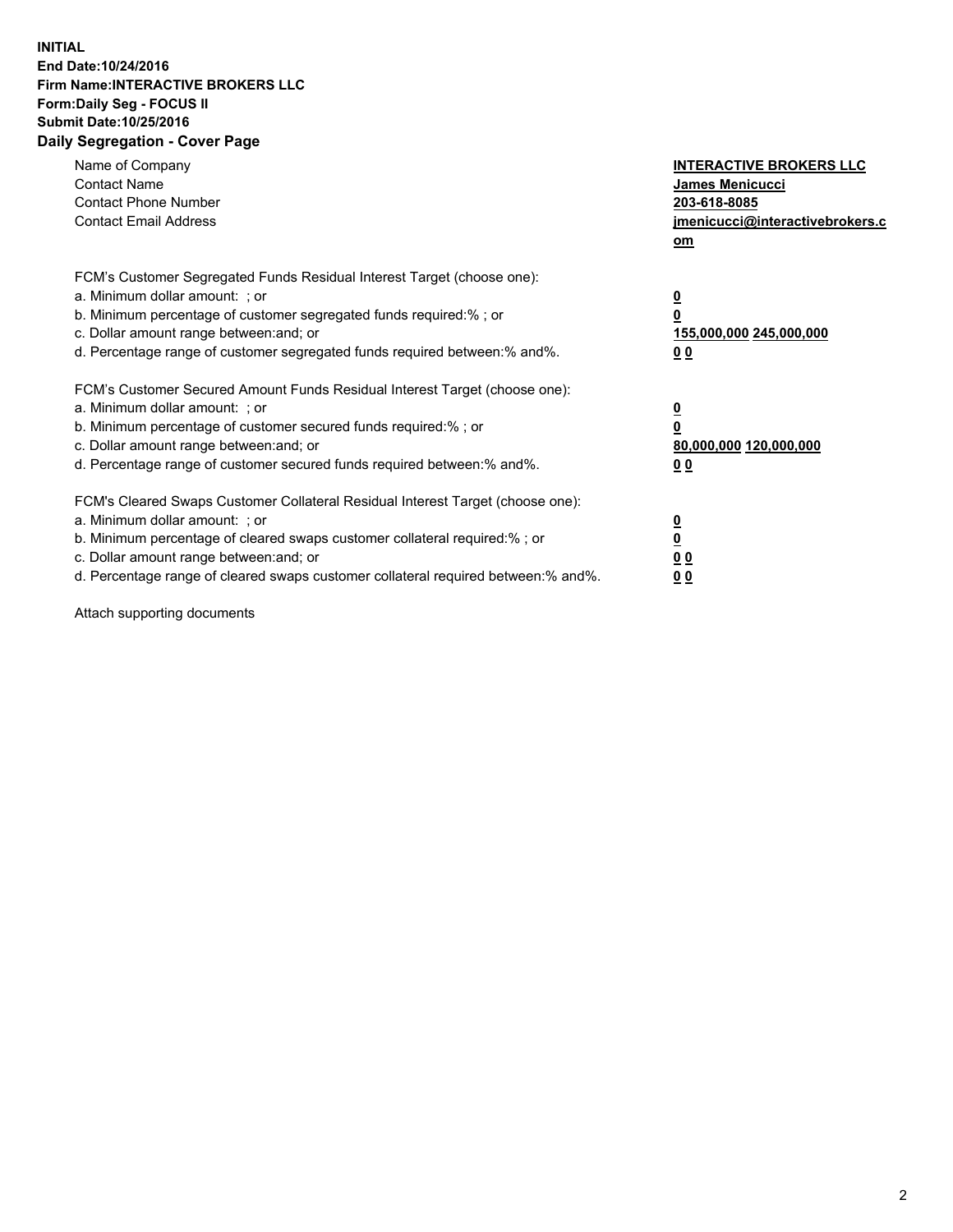## **INITIAL End Date:10/24/2016 Firm Name:INTERACTIVE BROKERS LLC Form:Daily Seg - FOCUS II Submit Date:10/25/2016 Daily Segregation - Secured Amounts**

|     | Daily Jegregation - Jeculed Aniounts                                                                       |                                  |
|-----|------------------------------------------------------------------------------------------------------------|----------------------------------|
|     | Foreign Futures and Foreign Options Secured Amounts                                                        |                                  |
|     | Amount required to be set aside pursuant to law, rule or regulation of a foreign                           | $0$ [7305]                       |
|     | government or a rule of a self-regulatory organization authorized thereunder                               |                                  |
| 1.  | Net ledger balance - Foreign Futures and Foreign Option Trading - All Customers                            |                                  |
|     | A. Cash                                                                                                    | 358,757,562 [7315]               |
|     | B. Securities (at market)                                                                                  | $0$ [7317]                       |
| 2.  | Net unrealized profit (loss) in open futures contracts traded on a foreign board of trade                  | 6,678,408 [7325]                 |
| 3.  | Exchange traded options                                                                                    |                                  |
|     | a. Market value of open option contracts purchased on a foreign board of trade                             | 279,449 [7335]                   |
|     | b. Market value of open contracts granted (sold) on a foreign board of trade                               | $-38,015$ [7337]                 |
| 4.  | Net equity (deficit) (add lines 1. 2. and 3.)                                                              | 365,677,404 [7345]               |
| 5.  | Account liquidating to a deficit and account with a debit balances - gross amount                          | 54,734 [7351]                    |
|     | Less: amount offset by customer owned securities                                                           | 0 [7352] 54,734 [7354]           |
| 6.  | Amount required to be set aside as the secured amount - Net Liquidating Equity                             | 365,732,138 [7355]               |
|     | Method (add lines 4 and 5)                                                                                 |                                  |
| 7.  | Greater of amount required to be set aside pursuant to foreign jurisdiction (above) or line                | 365,732,138 [7360]               |
|     | 6.                                                                                                         |                                  |
|     | FUNDS DEPOSITED IN SEPARATE REGULATION 30.7 ACCOUNTS                                                       |                                  |
| 1.  | Cash in banks                                                                                              |                                  |
|     | A. Banks located in the United States                                                                      | 8,021,875 [7500]                 |
|     | B. Other banks qualified under Regulation 30.7                                                             | 0 [7520] 8,021,875 [7530]        |
| 2.  | Securities                                                                                                 |                                  |
|     | A. In safekeeping with banks located in the United States                                                  | 417,211,240 [7540]               |
|     | B. In safekeeping with other banks qualified under Regulation 30.7                                         | 0 [7560] 417,211,240 [7570]      |
| 3.  | Equities with registered futures commission merchants                                                      |                                  |
|     | A. Cash                                                                                                    | $0$ [7580]                       |
|     | <b>B.</b> Securities                                                                                       | $0$ [7590]                       |
|     | C. Unrealized gain (loss) on open futures contracts                                                        | $0$ [7600]                       |
|     | D. Value of long option contracts                                                                          | $0$ [7610]                       |
|     | E. Value of short option contracts                                                                         | 0 [7615] 0 [7620]                |
| 4.  | Amounts held by clearing organizations of foreign boards of trade                                          |                                  |
|     | A. Cash                                                                                                    | $0$ [7640]                       |
|     | <b>B.</b> Securities                                                                                       | $0$ [7650]                       |
|     | C. Amount due to (from) clearing organization - daily variation                                            | $0$ [7660]                       |
|     | D. Value of long option contracts                                                                          | $0$ [7670]                       |
|     | E. Value of short option contracts                                                                         | 0 [7675] 0 [7680]                |
| 5.  | Amounts held by members of foreign boards of trade                                                         |                                  |
|     | A. Cash                                                                                                    | 58,201,438 [7700]                |
|     | <b>B.</b> Securities                                                                                       | $0$ [7710]                       |
|     | C. Unrealized gain (loss) on open futures contracts                                                        | 6,617,760 [7720]                 |
|     | D. Value of long option contracts                                                                          | 279,457 [7730]                   |
|     | E. Value of short option contracts                                                                         | -38,016 [7735] 65,060,639 [7740] |
| 6.  | Amounts with other depositories designated by a foreign board of trade                                     | $0$ [7760]                       |
| 7.  | Segregated funds on hand                                                                                   | $0$ [7765]                       |
| 8.  | Total funds in separate section 30.7 accounts                                                              | 490,293,754 [7770]               |
| 9.  | Excess (deficiency) Set Aside for Secured Amount (subtract line 7 Secured Statement<br>Page 1 from Line 8) | 124,561,616 [7380]               |
| 10. | Management Target Amount for Excess funds in separate section 30.7 accounts                                | 80,000,000 [7780]                |
| 11. | Excess (deficiency) funds in separate 30.7 accounts over (under) Management Target                         | 44,561,616 [7785]                |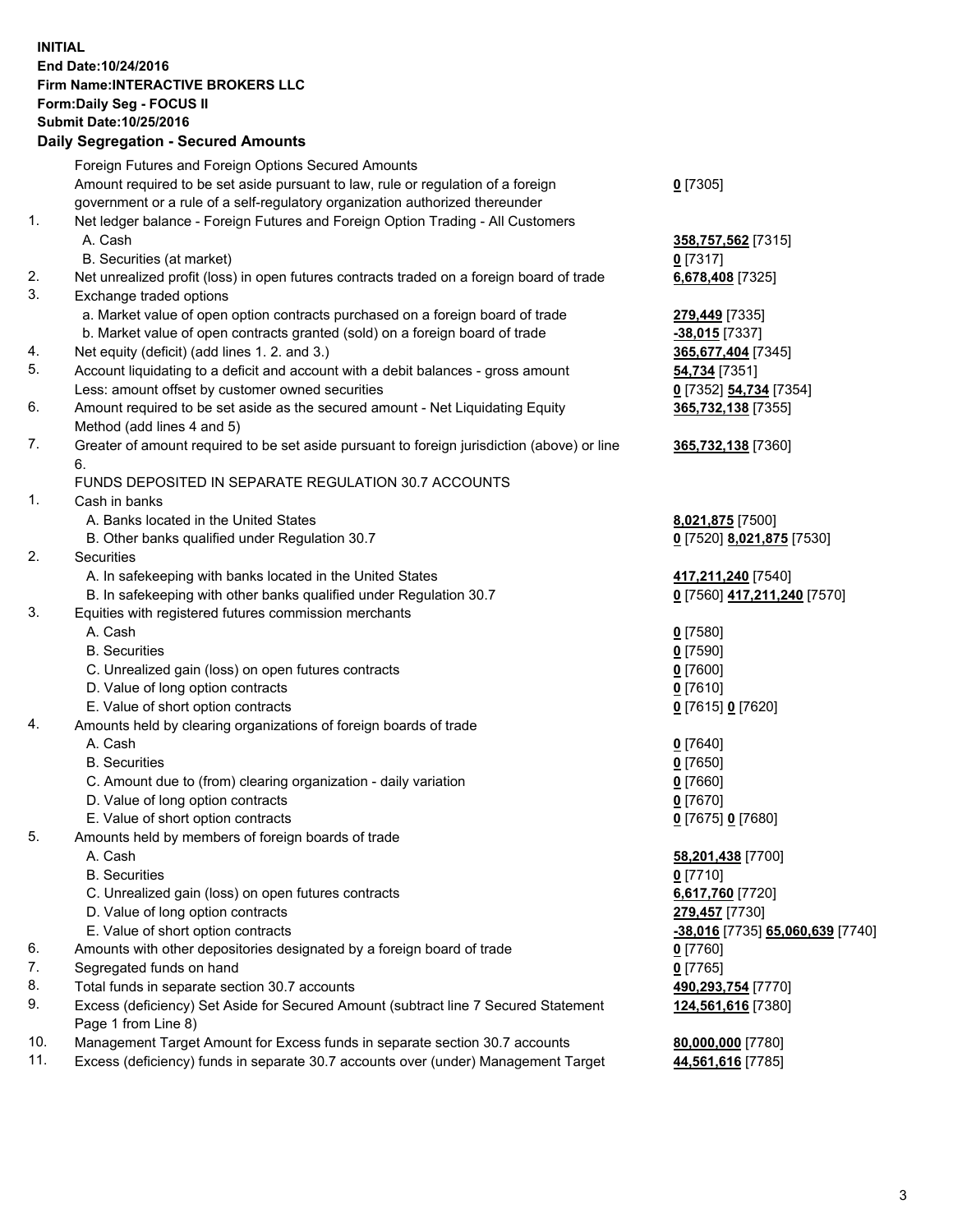**INITIAL End Date:10/24/2016 Firm Name:INTERACTIVE BROKERS LLC Form:Daily Seg - FOCUS II Submit Date:10/25/2016 Daily Segregation - Segregation Statement** SEGREGATION REQUIREMENTS(Section 4d(2) of the CEAct) 1. Net ledger balance A. Cash **3,070,367,605** [7010] B. Securities (at market) **0** [7020] 2. Net unrealized profit (loss) in open futures contracts traded on a contract market **3,758,301** [7030] 3. Exchange traded options A. Add market value of open option contracts purchased on a contract market **122,881,793** [7032] B. Deduct market value of open option contracts granted (sold) on a contract market **-177,254,402** [7033] 4. Net equity (deficit) (add lines 1, 2 and 3) **3,019,753,297** [7040] 5. Accounts liquidating to a deficit and accounts with debit balances - gross amount **53,465** [7045] Less: amount offset by customer securities **0** [7047] **53,465** [7050] 6. Amount required to be segregated (add lines 4 and 5) **3,019,806,762** [7060] FUNDS IN SEGREGATED ACCOUNTS 7. Deposited in segregated funds bank accounts A. Cash **94,322,246** [7070] B. Securities representing investments of customers' funds (at market) **2,014,555,297** [7080] C. Securities held for particular customers or option customers in lieu of cash (at market) **0** [7090] 8. Margins on deposit with derivatives clearing organizations of contract markets A. Cash **32,000,880** [7100] B. Securities representing investments of customers' funds (at market) **1,150,873,572** [7110] C. Securities held for particular customers or option customers in lieu of cash (at market) **0** [7120] 9. Net settlement from (to) derivatives clearing organizations of contract markets **3,517,414** [7130] 10. Exchange traded options A. Value of open long option contracts **122,885,939** [7132] B. Value of open short option contracts **-177,258,663** [7133] 11. Net equities with other FCMs A. Net liquidating equity **0** [7140] B. Securities representing investments of customers' funds (at market) **0** [7160] C. Securities held for particular customers or option customers in lieu of cash (at market) **0** [7170] 12. Segregated funds on hand **0** [7150] 13. Total amount in segregation (add lines 7 through 12) **3,240,896,685** [7180] 14. Excess (deficiency) funds in segregation (subtract line 6 from line 13) **221,089,923** [7190] 15. Management Target Amount for Excess funds in segregation **155,000,000** [7194] **66,089,923** [7198]

16. Excess (deficiency) funds in segregation over (under) Management Target Amount Excess